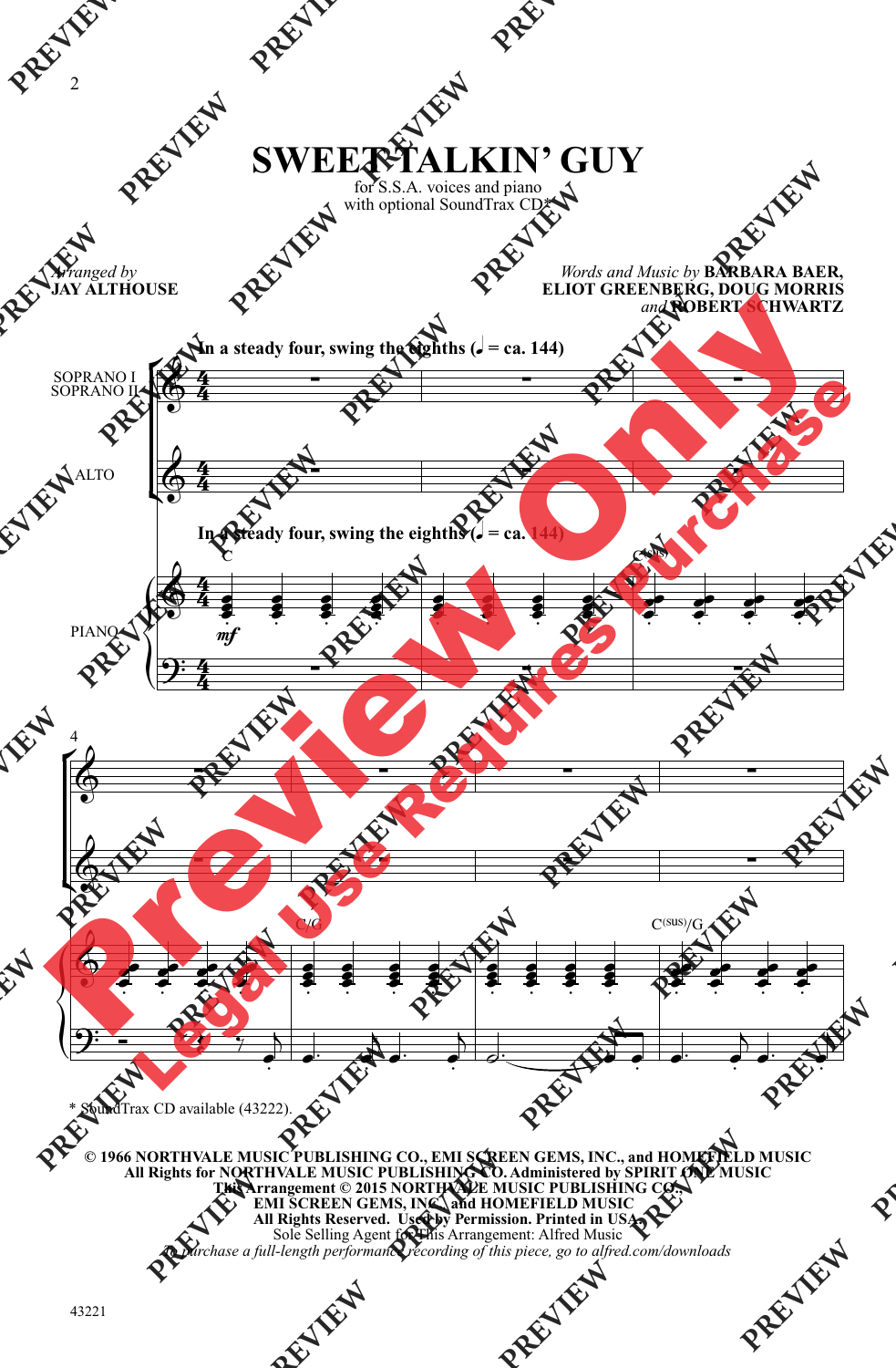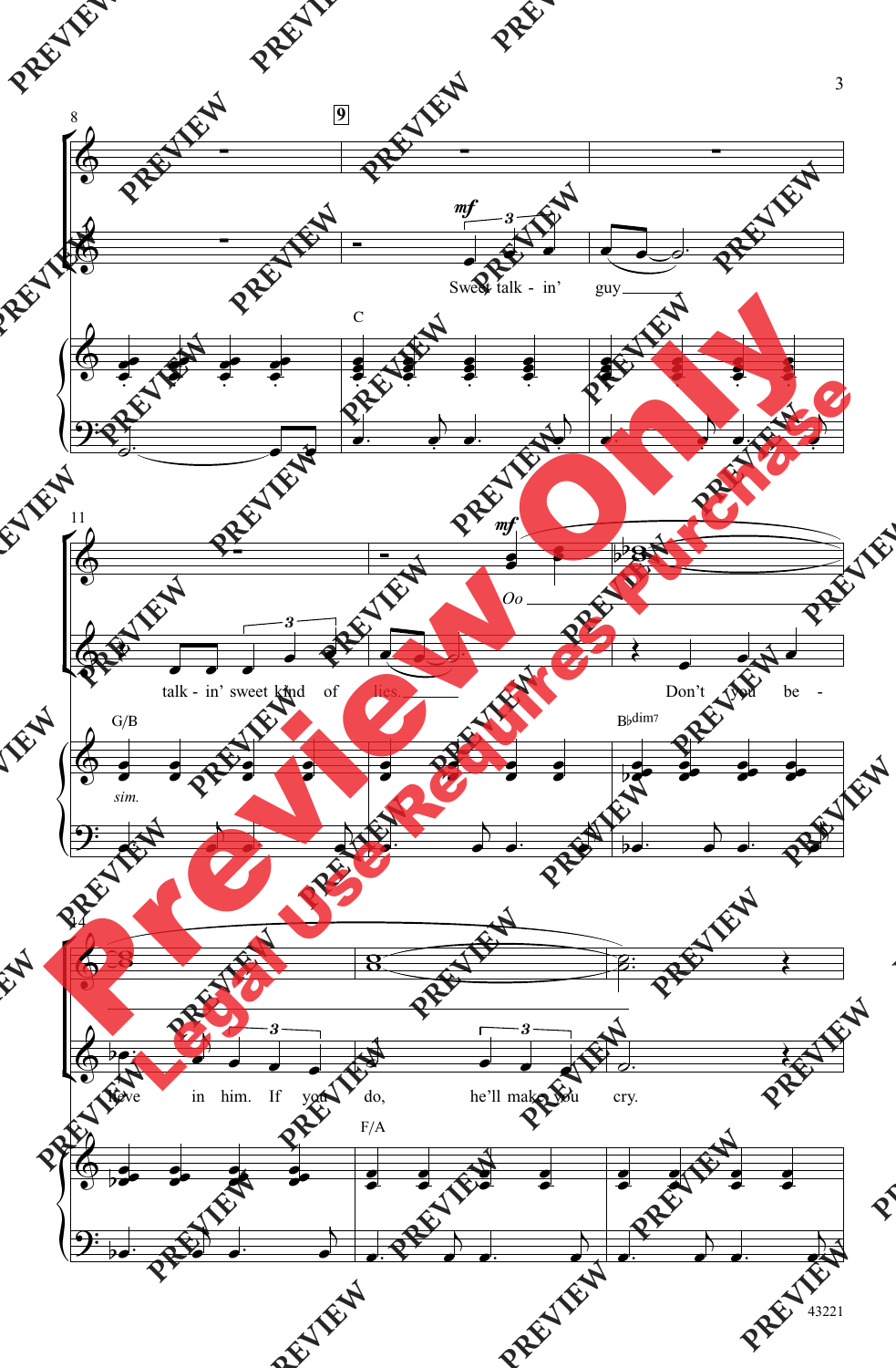![](_page_2_Figure_0.jpeg)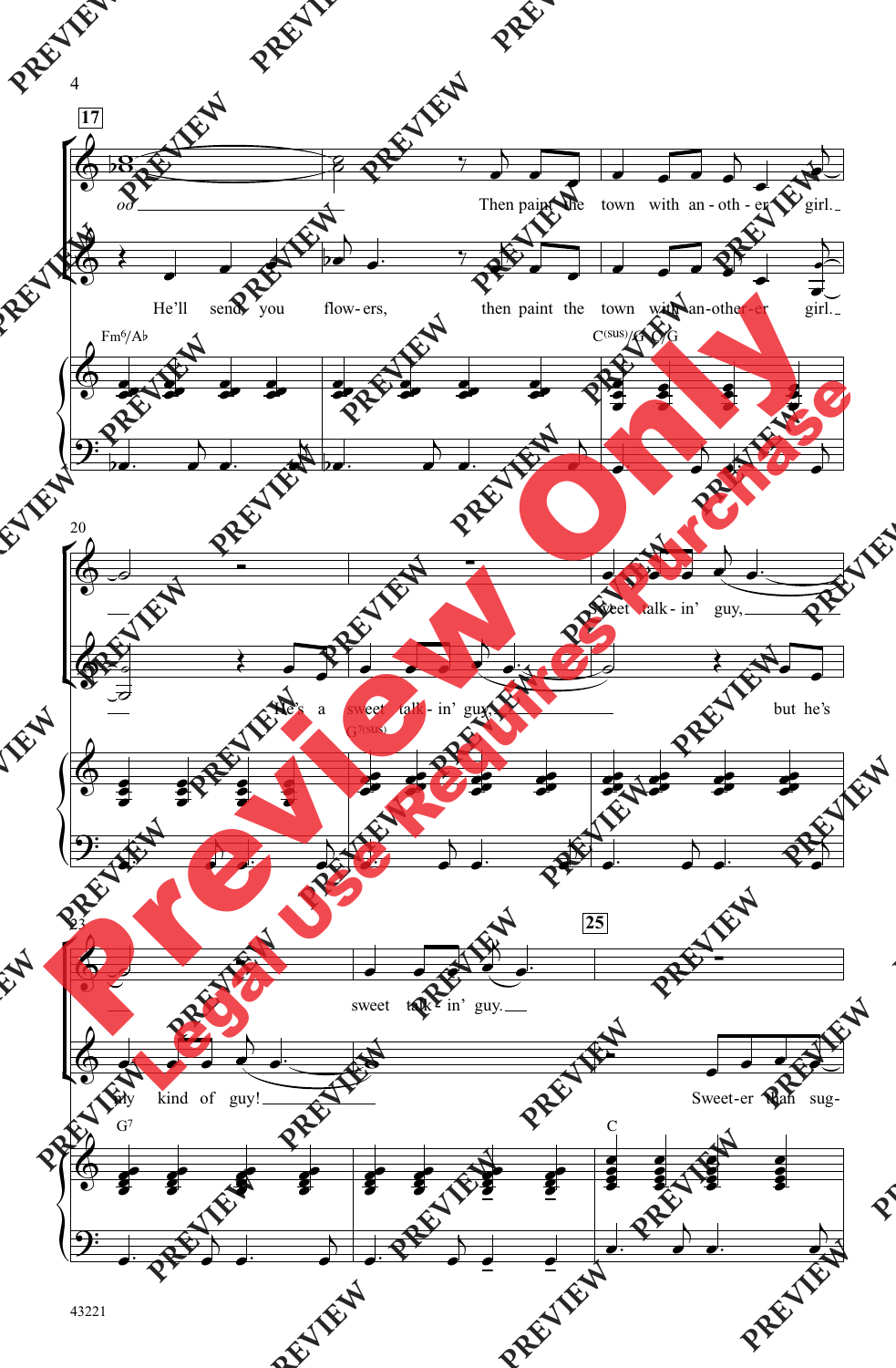![](_page_3_Figure_0.jpeg)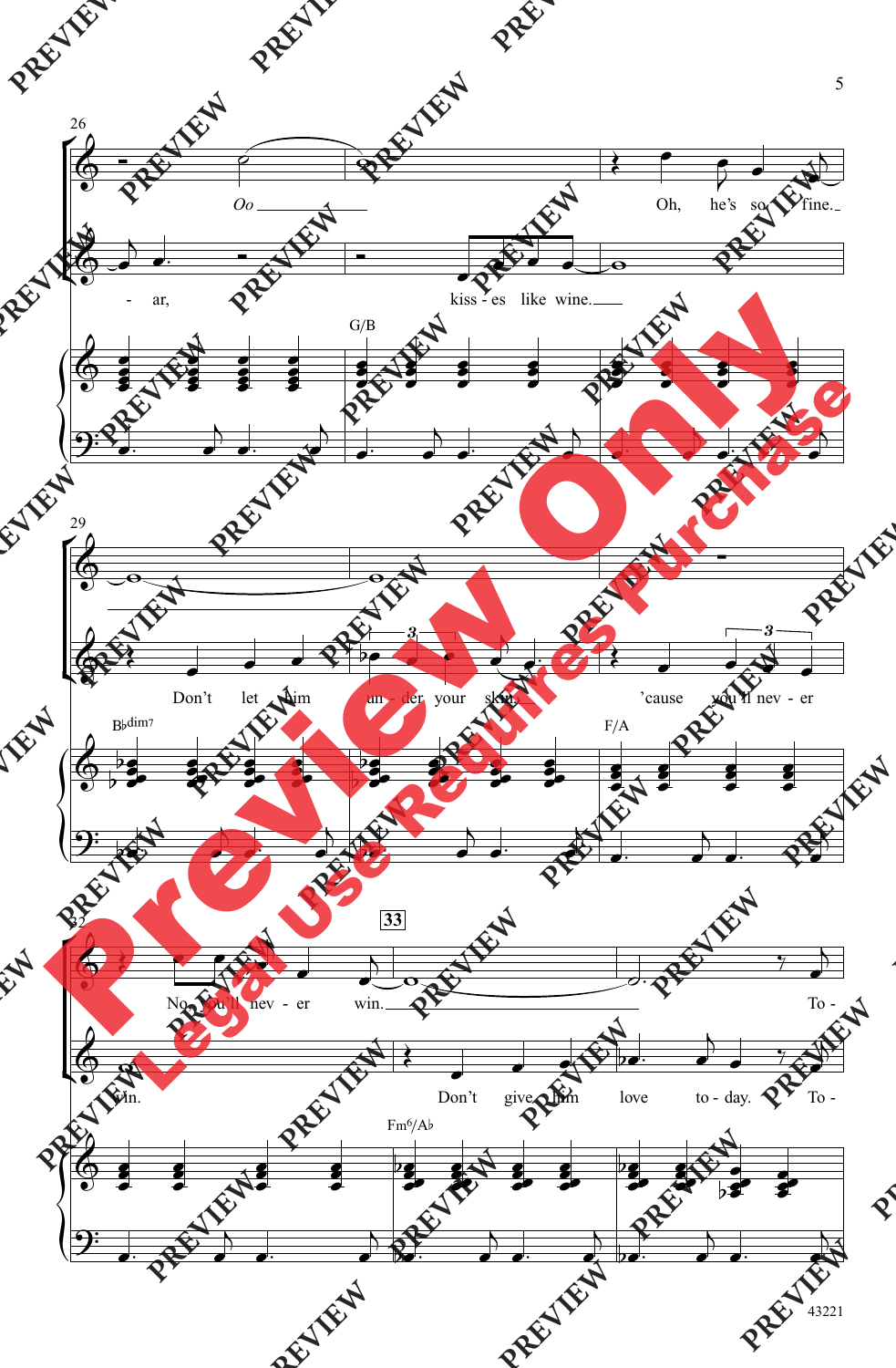![](_page_4_Figure_0.jpeg)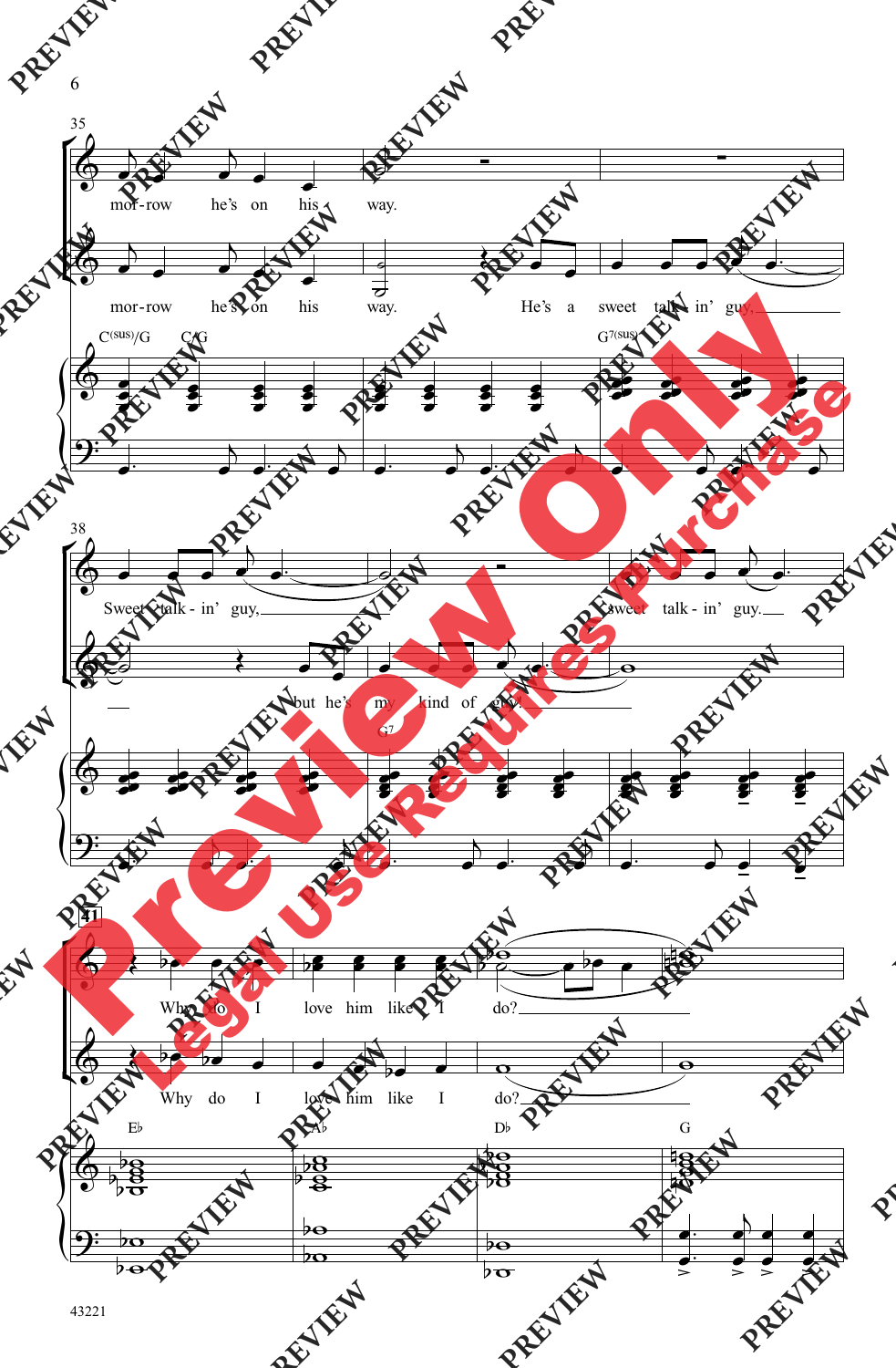![](_page_5_Figure_0.jpeg)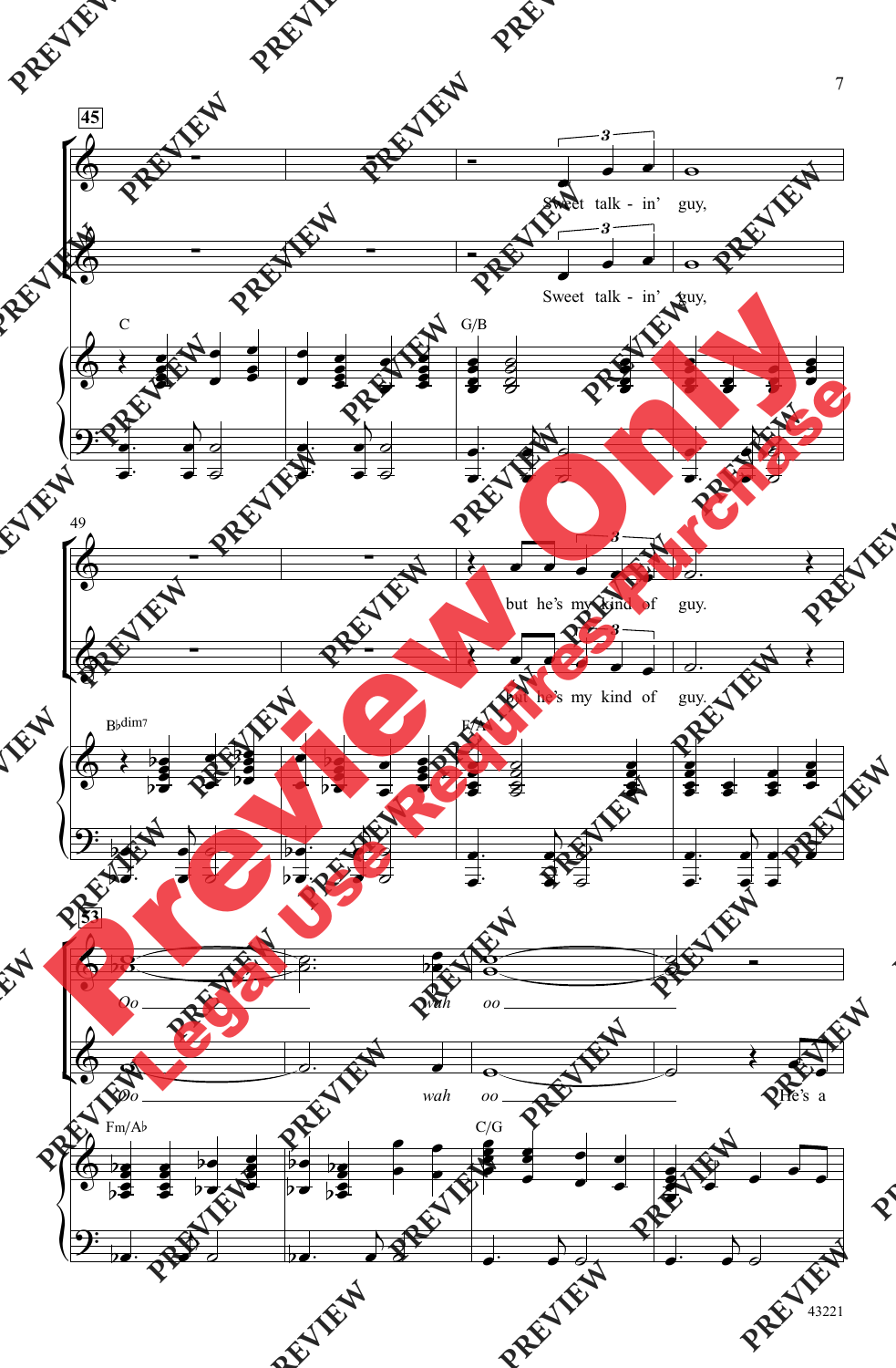![](_page_6_Figure_0.jpeg)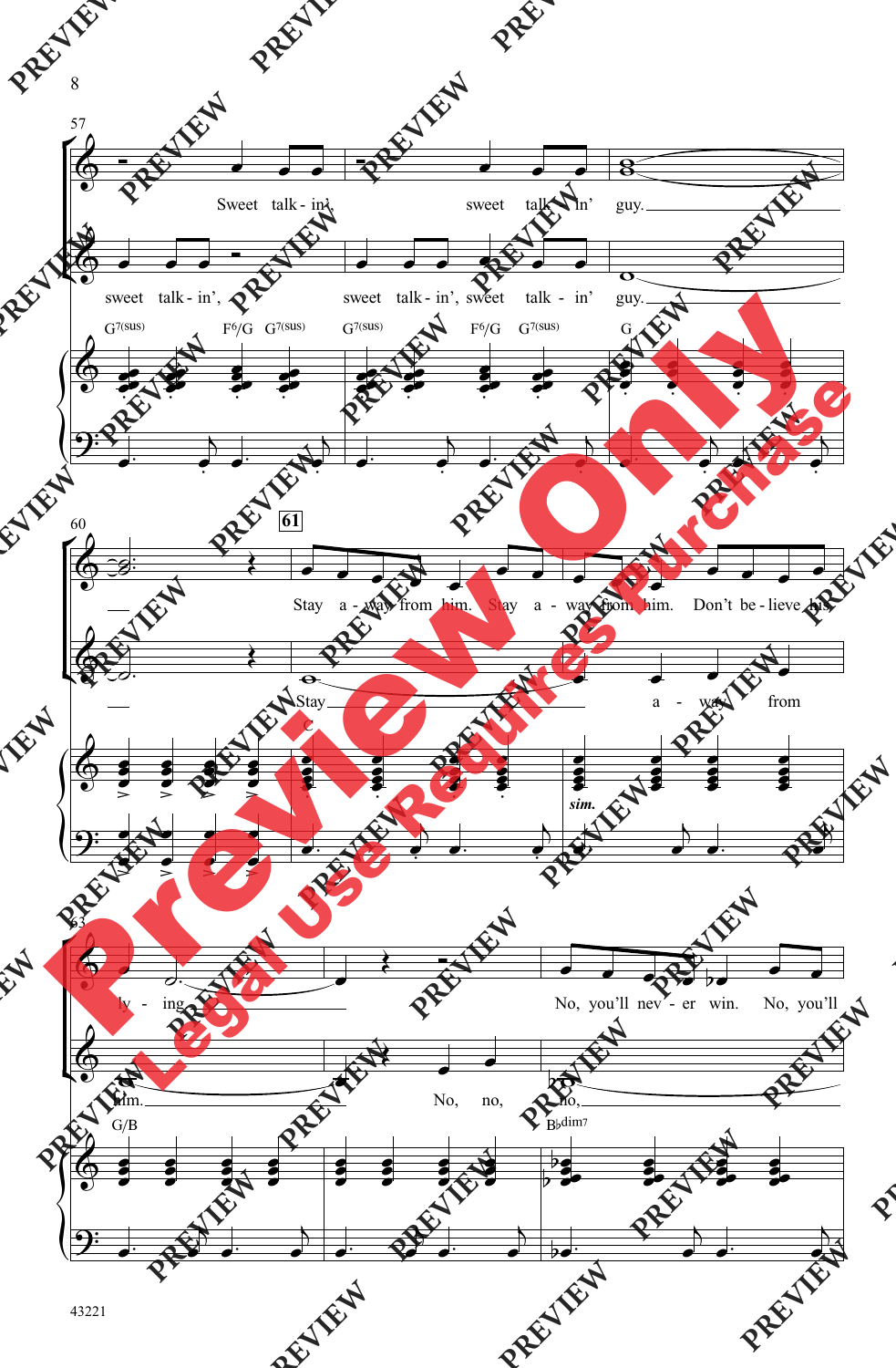![](_page_7_Figure_0.jpeg)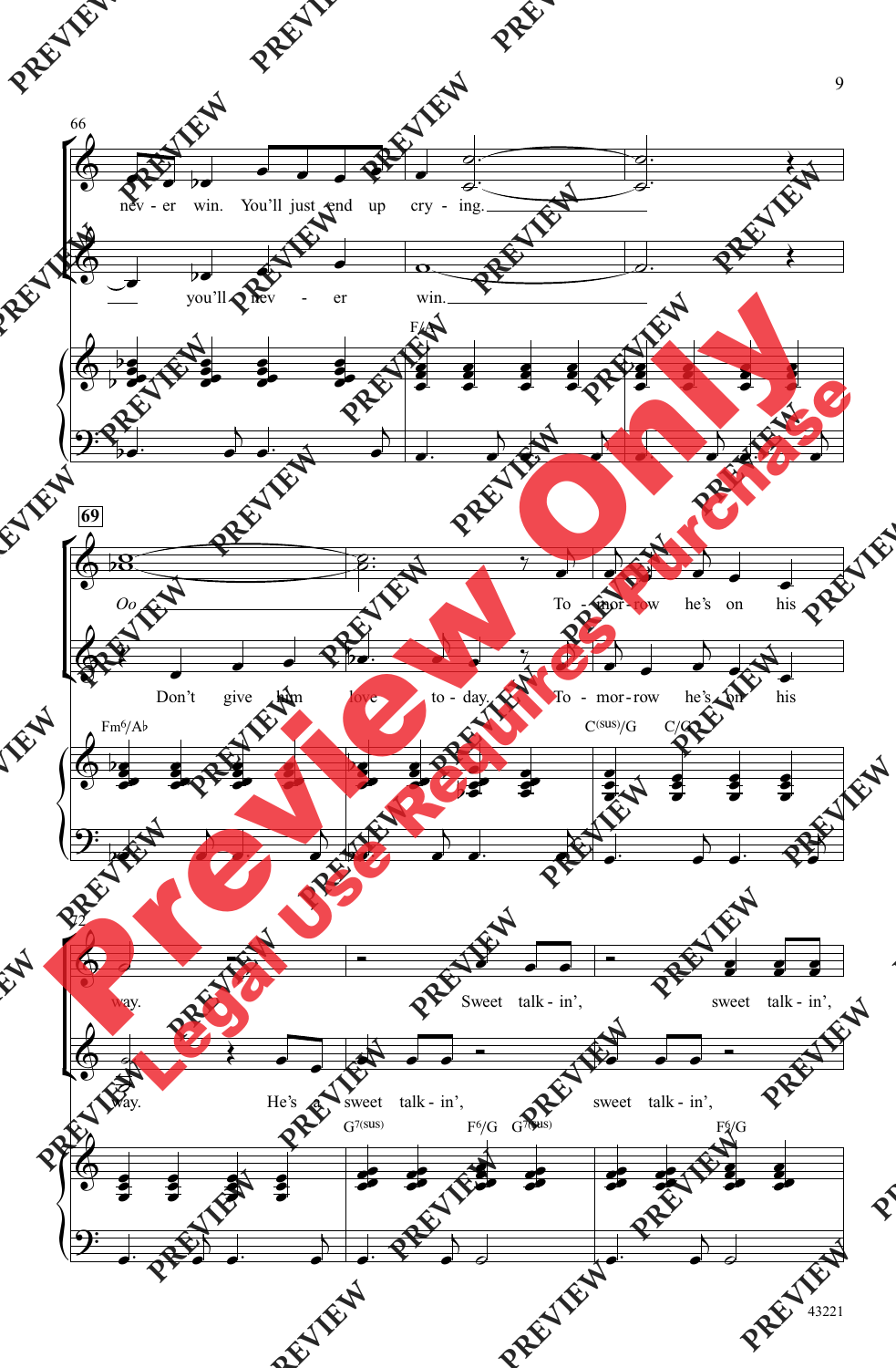![](_page_8_Figure_0.jpeg)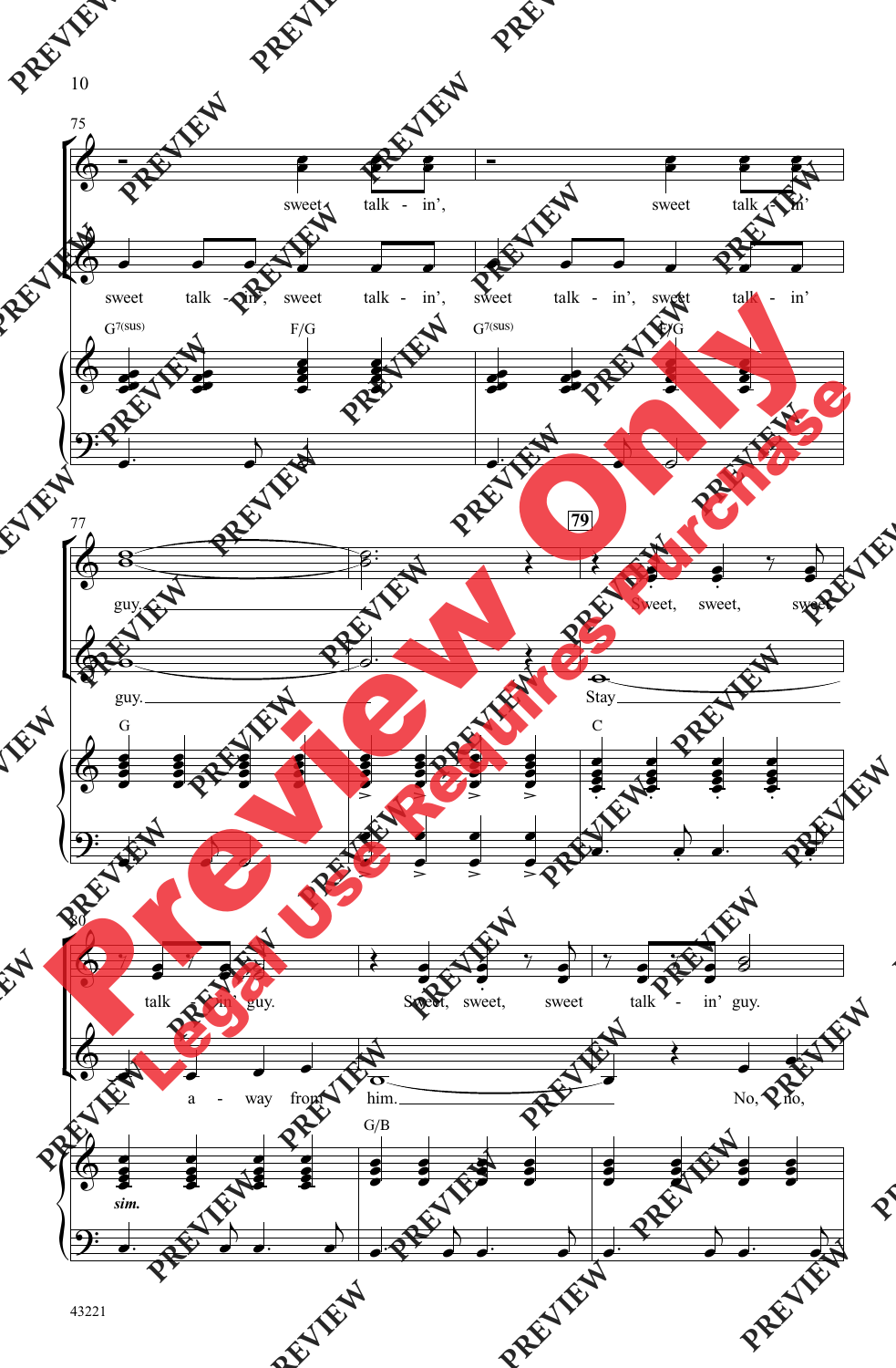![](_page_9_Figure_0.jpeg)

43221